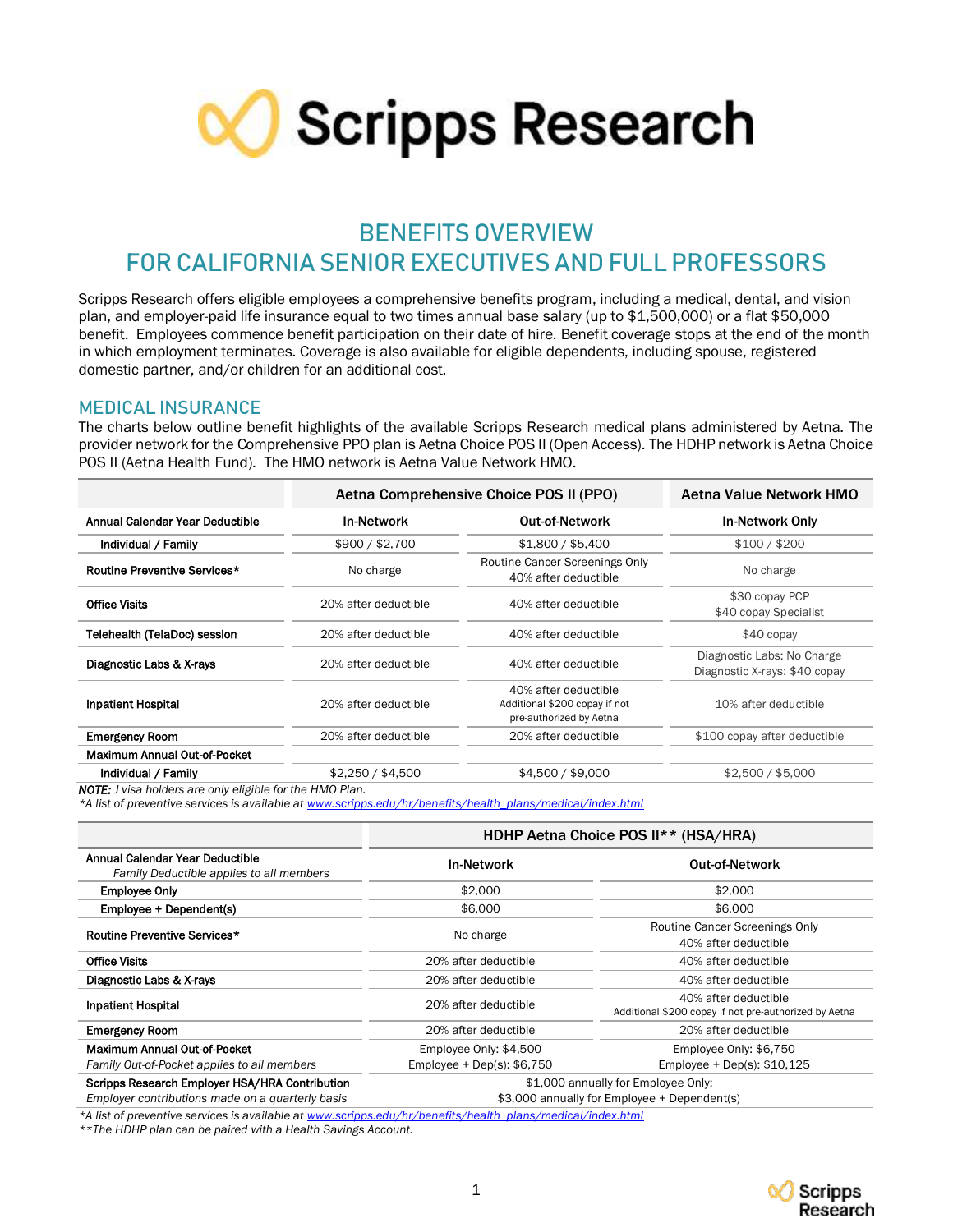

## **DENTAL INSURANCE**

The chart below outlines benefit highlights of the available Scripps Research Dental PPO plan administered by Delta Dental. The Dental PPO plan is designed to give you the freedom to receive dental care from any licensed dentist of your choice. You will receive the highest level of benefit for the plan if you select an in-network PPO dentist versus a Non-Network provider who has not agreed to provide services at the negotiated rate. Additionally, no claim forms are required when using network providers.

|                                                                                               | <b>Delta Dental PPO</b>                            |                        |                            |  |
|-----------------------------------------------------------------------------------------------|----------------------------------------------------|------------------------|----------------------------|--|
|                                                                                               | <b>Delta Dental PPO</b><br>Provider                | Delta Premier Provider | <b>All Other Providers</b> |  |
| <b>Calendar Year Deductible</b>                                                               |                                                    |                        |                            |  |
| Individual                                                                                    |                                                    |                        |                            |  |
| Family                                                                                        | -\$50 / person*---------------------               |                        |                            |  |
| Annual Benefit Maximum                                                                        | -\$2,000 / Individual / Calendar Year------------- |                        |                            |  |
| Diagnostic & Preventive Services<br>Exams & Cleanings<br>(2 per calendar year)                | 100%<br>Deductible waived                          | 80%                    | 80%                        |  |
| <b>Basic Services</b><br>Oral surgery, extractions, fillings,<br>endodontics and periodontics | 90%                                                | 80%                    | 80%                        |  |
| <b>Major Services</b><br>Crowns, jackets, cast restorations,<br>implants                      | 60%                                                | 50%                    | 50%                        |  |
| Orthodontia Services*                                                                         | 50%                                                | 50%                    | 50%                        |  |
| Lifetime Orthodontia Benefit Maximum                                                          | -\$1,500 / Person / Lifetime-------------          |                        |                            |  |

*NOTE: Delta Premier Dentist and All Other Provider network charges are based off of Usual, Reasonable & Customary (UCR) rates.* 

*\*Deductible does not apply to Orthodontia services*

## **202**2 **MEDICAL AND DENTAL EMPLOYEE COST (MONTHLY)**

|                                                 | Medical Plan             | <b>Medical Plan</b> | <b>Medical Plan</b> | Dental Plan |
|-------------------------------------------------|--------------------------|---------------------|---------------------|-------------|
| Coverage Level                                  | <b>Comprehensive PPO</b> | <b>HMO</b>          | <b>HDHP</b>         | <b>DPPO</b> |
| Employee Only                                   | \$107.50                 | \$75                | \$0                 | \$0         |
| Employee + Spouse or Domestic Partner (DP)      | \$425                    | \$280               | \$0                 | \$20        |
| $Emolvee + Child (ren)$                         | \$355                    | \$220               | \$0                 | \$15        |
| Employee + Family or Employee + $DP + Children$ | \$568                    | \$410               | \$30                | \$35        |

## **BASIC LIFE AND AD&D INSURANCE EMPLOYEE COST**

Flat \$50,000 = \$0.00 2x Annual Base Salary = \$0.00 Buy-Up Option of 3x Annual Base Salary = Age Rated

If you would like to supplement your employer-paid basic employee life and AD&D insurance, additional coverage through Prudential is available for purchase on a payroll deduction basis.

All payroll deductions for your benefit choices, except voluntary dependent life insurance, may be taken from your paycheck before taxes are deducted. Employees working with certain foreign visas or under certain tax treatments may not be eligible for pre-tax payroll deductions. Based on the present Social Security Administration provisions, a reduction in your Social Security benefits caused by your pre-tax benefit deductions will be minimal.

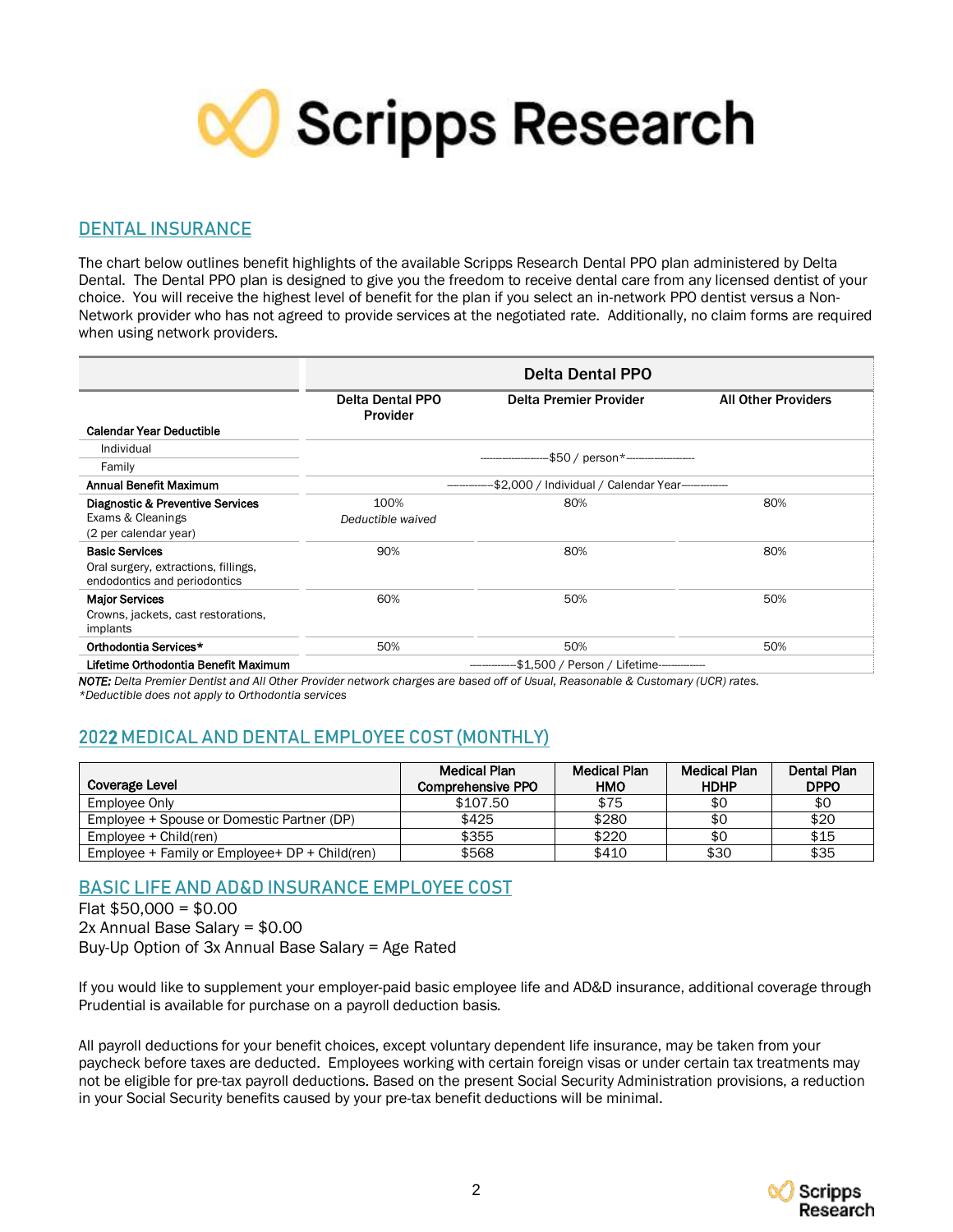# **X** Scripps Research

### **ADDITIONAL BENEFITS**

#### HEALTH PLANS

#### Prescription Drug Plan

OptumRx administers the Comprehensive Choice POS II and HDHP prescription benefit. The Comprehensive Choice POS II Plan has a \$100 (individual)/\$200 (family) Annual Deductible applied to Brand Name drugs before the copay applies. There is also a separate Out-of-Pocket Maximum of \$2,000 (individual) / \$4,000 (family) for prescription drugs under the plan. Under the HDHP, prescriptions (other than preventive medications) are subject to the medical plan deductible before the copays apply. Both plans provide a 30-day retail supply for Generic drugs at a \$10 copay, Brand formulary drugs at a \$35 copay, and Brand non-formulary drugs at a \$60 copay. Mail order is available with a 90-day supply charged at twice the retail 30-day supply copay. The Value Network HMO plan prescription benefit is administered by Aetna and has a \$100 (individual)/\$200 (family) Annual Deductible applied to Brand formulary and nonformulary drugs. The copays are the same as listed above for retail and mail order supply.

#### Vision Plan

Employees and dependents covered by any of the medical plans are automatically enrolled in the vision plan, administered through Medical Eye Services (MES). By choosing a participating MESVision PPO provider, you may receive an annual vision exam for a copayment of \$10, one pair of standard lenses every 12 months, frames costing up to \$150 every 24 months or contacts (in lieu of lenses & frames) costing up to \$150 every 12 months. Benefits are reduced when a non-participating provider is used.

#### Counseling and Psychological Services

An onsite counseling or referral program is available to health insurance-eligible employees and their spouses, domestic partners, and family members who require assistance in dealing with personal or family problems.

#### Mental Health Program

Mental Health and substance abuse benefits are available when you enroll in the Comprehensive Choice POS II, HDHP and HMO plans. The provider network and administrator is Aetna for employees and dependents enrolled under the Comprehensive Choice POS II, the HDHP and the Value Network HMO plans.

#### HDHP Alight Health Pro Services

Aetna HDHP participants automatically have access to a personal concierge (Health Pro) through the patient advocacy firm Alight at no cost. Services include explanation of your Scripps Research HDHP benefits, comparing service costs and obtaining cost estimates.

#### Health Savings Account (HSA)/Health Reimbursement Arrangement (HRA)

An HSA is a tax-favored savings account available to participants enrolled in the HDHP. Funds contributed to the account can be used to pay for current and future IRS-qualified health care expenses. Scripps Research will contribute \$1,000 annually toward healthcare expenses for Employee only coverage, and \$3,000 annually for Employee + Dependents. An HSA account will be opened for each participant through Aetna PayFlex. Enrolling through PayFlex allows for pre-tax contributions to be made through payroll deductions. Unused funds roll over year-to-year. Certain restrictions apply such as contribution limits, enrollment in other health coverage, Medicare eligibility, being age 65 or older, etc. For those not eligible for an HSA account, Scripps Research will open an HRA account with PayFlex. HRA funds roll over year-to-year, however are forfeited upon plan ineligibility or employee termination. Please contact Human Resources, Benefits Administration for further information.

#### Telehealth Services

With TelaDoc, available through Scripps Research's Aetna medical plans, enrolled employees and eligible dependents can access medical care through a board certified physician conveniently via internet connection or by phone. Treatable illnesses include allergies, asthma, colds, flu, diarrhea, constipation, bronchitis, cough, pink eye, strep throat, urinary tract infections, rash, sunburn, sprains and sports injuries. Under the PPO plan, the cost of a medical TelaDoc session is the same as your copay/coinsurance for a Primary Care Physician (PCP) visit; under the HMO plan, the cost of a medical TelaDoc session is the same as your copay/coinsurance for a Specialist visit. The cost of a behavioral health TelaDoc session plan is the same as your copay or coinsurance for a Specialist Physician visit under both the PPO and HMO plan.

#### FLEXIBLE SPENDING ACCOUNTS

#### Health Care Spending Account

Employees may set aside up to \$2,750 pre-tax, annually, for self-reimbursement of eligible medical, dental, vision and prescription expenses that are not covered by health plans. Note, if you are enrolled in the Health Savings Account (HSA), you may not participate in a Healthcare Spending Account.

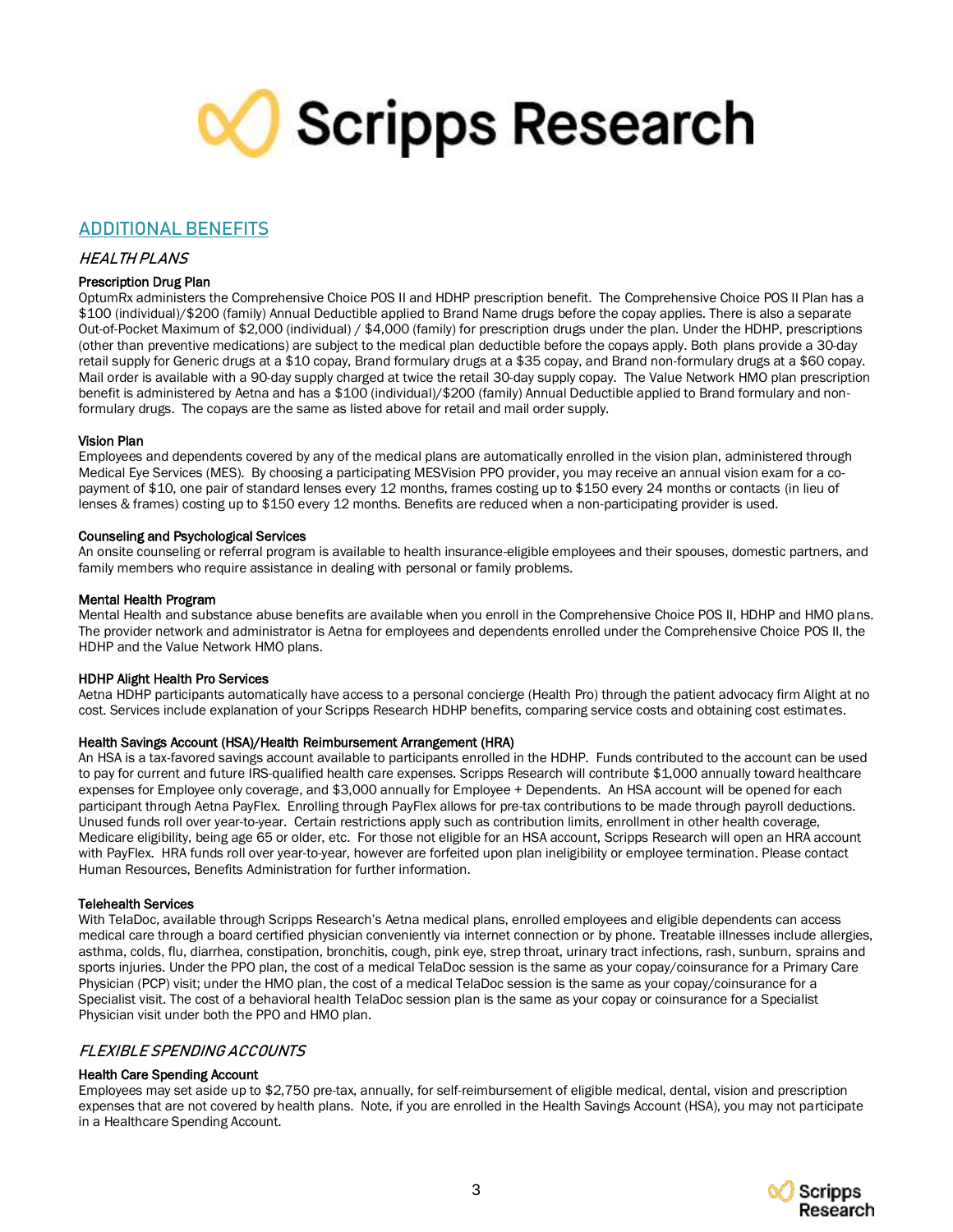

#### Dependent Care Spending Account

Employees may set aside up to \$5,000 pre-tax, annually, to use for qualified dependent care expenses for qualified dependents up to the age of 13 or qualifying adult dependents incapable of self-care.

#### PAID TIME OFF

#### **Holidays**

There are twelve (12) paid holidays per year. Full Professors are not covered under this benefit.

#### Paid Personal Leave (PPL)

PPL is not accrued for scientific staff or chairpersons. Paid time is at the discretion of the investigator and department chair. Senior management accrue 28 days (224 hours) of PPL per year for vacation, the first two days of illness or injury, or personal business. The maximum accrual is 42 days (336 hours).

#### Extended Sick Leave (ESL)

ESL is available for Full Professors who are unable to work more than two days due to their own or family member's illness or injury. A bank of 39 days of extended leave is available from the employee's first day of hire. Senior executives are not covered under this benefit.

#### Sick Bank Leave (SBL)

Full Professors are granted 5 days Sick Bank Leave annually. The first 5 days are granted as a lump sum as of their start date and the bank resets to 5 days upon each anniversary thereafter. Up to 5 days can be used each year for an employee's or family member's illness, preventive care or care for an existing health condition. Sick Bank Leave may be used for the first 2 days of absence due to illness before using available ESL days. Senior executives are not covered under this benefit.

#### **RETIREMENT PLANS**

#### Tax Sheltered Annuity Plan 403(b)

A voluntary retirement savings program that allows employees to make pre-tax/post-tax contributions to various investment funds.

#### Faculty and Management Retirement Plan

Scripps Research maintains a Money Purchase Retirement Plan for employees age 40 and over that vests after three years of service. Contributions will begin on the first day of the pay period following one year of eligible service and are made to Fidelity Investments. Employees may direct the contribution to a wide array of funds. Scripps Research contributes up to 20% of an employee's base pay up to an IRS maximum allowable annual amount for Chairpersons, Professors, Vice Presidents, Sr. Vice Presidents and Presidents over age 40, and 15% for those under age 40.

#### Deferred Compensation Plan 457(b)

A voluntary nonqualified deferred compensation plan that allows employees who are receiving a 20% contribution, or Senior Directors earning 15% in the 401(a) plan, to make pre-tax contributions to a wide array of funds with Fidelity Investments. Deferrals are vested 100%, however, they are subject to the claims of Scripps Research creditors.

#### LIFE AND DISABILITY INSURANCE

#### Basic Term Life and Accidental Death and Dismemberment (AD&D) Insurance

Coverage options include a flat \$50,000, two or three times annual base salary to a maximum of \$1,500,000.

#### Business Travel Accident Insurance

The business travel insurance program provides coverage for death or dismemberment while traveling on official business for Scripps Research. Senior Management, chairpersons and professors are insured for \$150,000.

#### Life Insurance for Dependents

\$5,000 in life insurance coverage may be purchased for each eligible dependent. The cost is the same regardless of the number of eligible dependents covered.

#### Voluntary Life Insurance

Benefit-eligible employees may purchase voluntary life insurance coverage from a minimum of \$10,000 up to a maximum of \$500,000 for self and/or spouse/domestic partner. Eligible dependent children may be covered to a maximum of \$10,000 each. Enrollment is held during the annual Open Enrollment period.